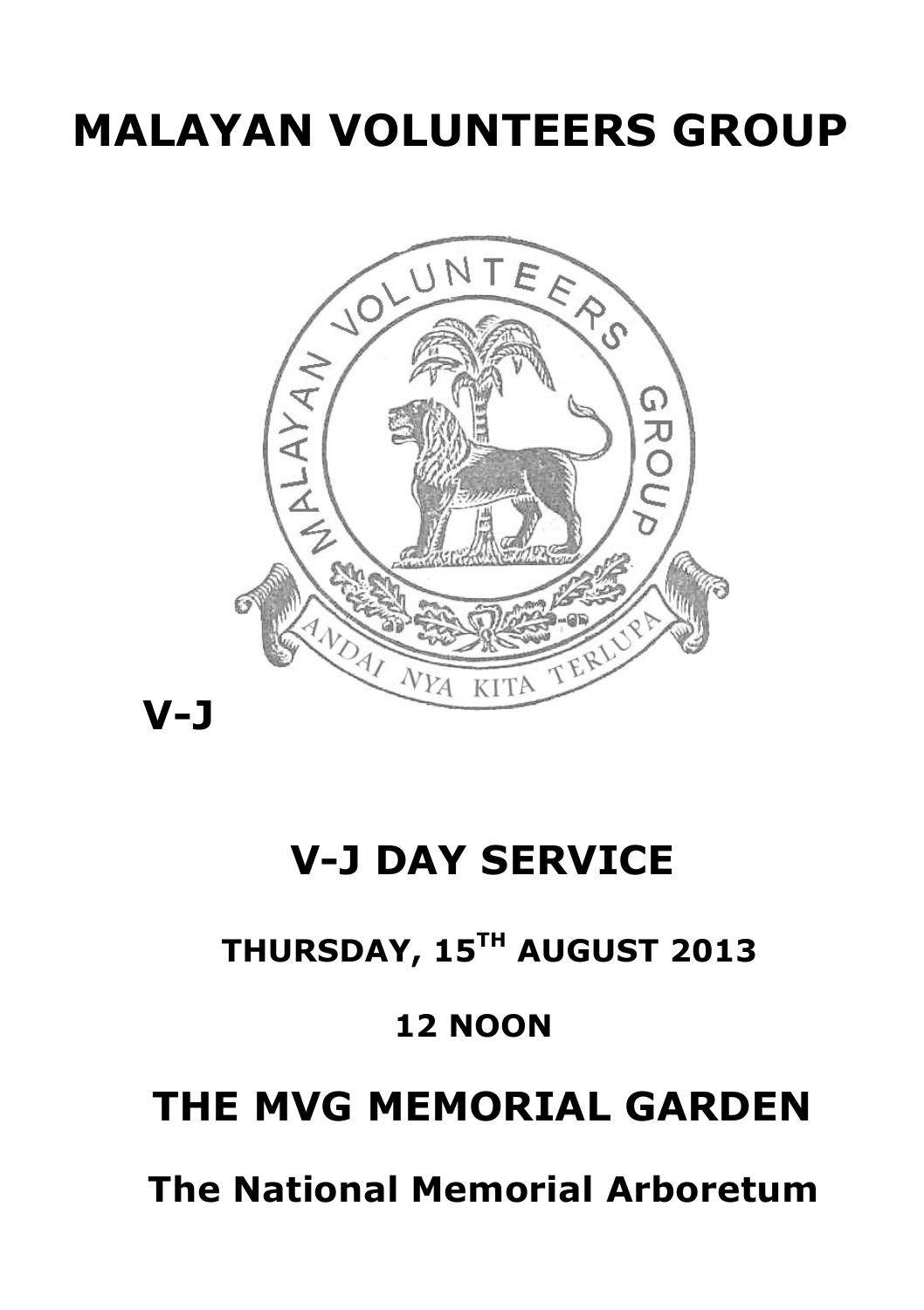#### **WELCOMING REMARKS**

by Jonathan Moffatt

#### **WREATH LAYING 2 MINUTES SILENCE**

### **ABIDE WITH ME SATB arrangement by Lisa Ho Dedicated to the Malayan Volunteers of WW1 & 2**

Abide with me; fast falls the eventide; The darkness deepens; Lord, with me abide! When other helpers fail, and comforts flee, Help of the helpless, O abide with me.

Swift to its close ebbs out life's little day; Earth's joys grow dim, its glories pass away; Change and decay in all around I see; O Thou who changest not, abide with me.

I need Thy presence every passing hour; What but Thy grace can foil the tempter's power? Who like Thyself my guide and stay can be? Through cloud and sunshine, O abide with me.

#### **A READING FROM SCRIPTURE**

John Ch:14 Vs: 1 - 6

## **WHAT IS A FEPOW? By Queenie Spink (1992)**

What is a FEPOW? A FEPOW is one Who fought a great battle, without sword or gun, Who suffered starvation, torture, disease, When captured by the Japanese. Stripped of his dignity, degraded and hit, The FEPOW fought back with courage and grit. No longer a fight for King and Country But a fight for survival in captivity Herded like cattle, worked the day long, His body grew weak but his spirit was strong, Determined to win the fight to survive, To outwit the Japs and to stay alive. Some couldn't make it; laid to rest there. No flowers, no parades, just a tear and a prayer, Never forgotten, remembered still By their comrades who buried them there on the hill.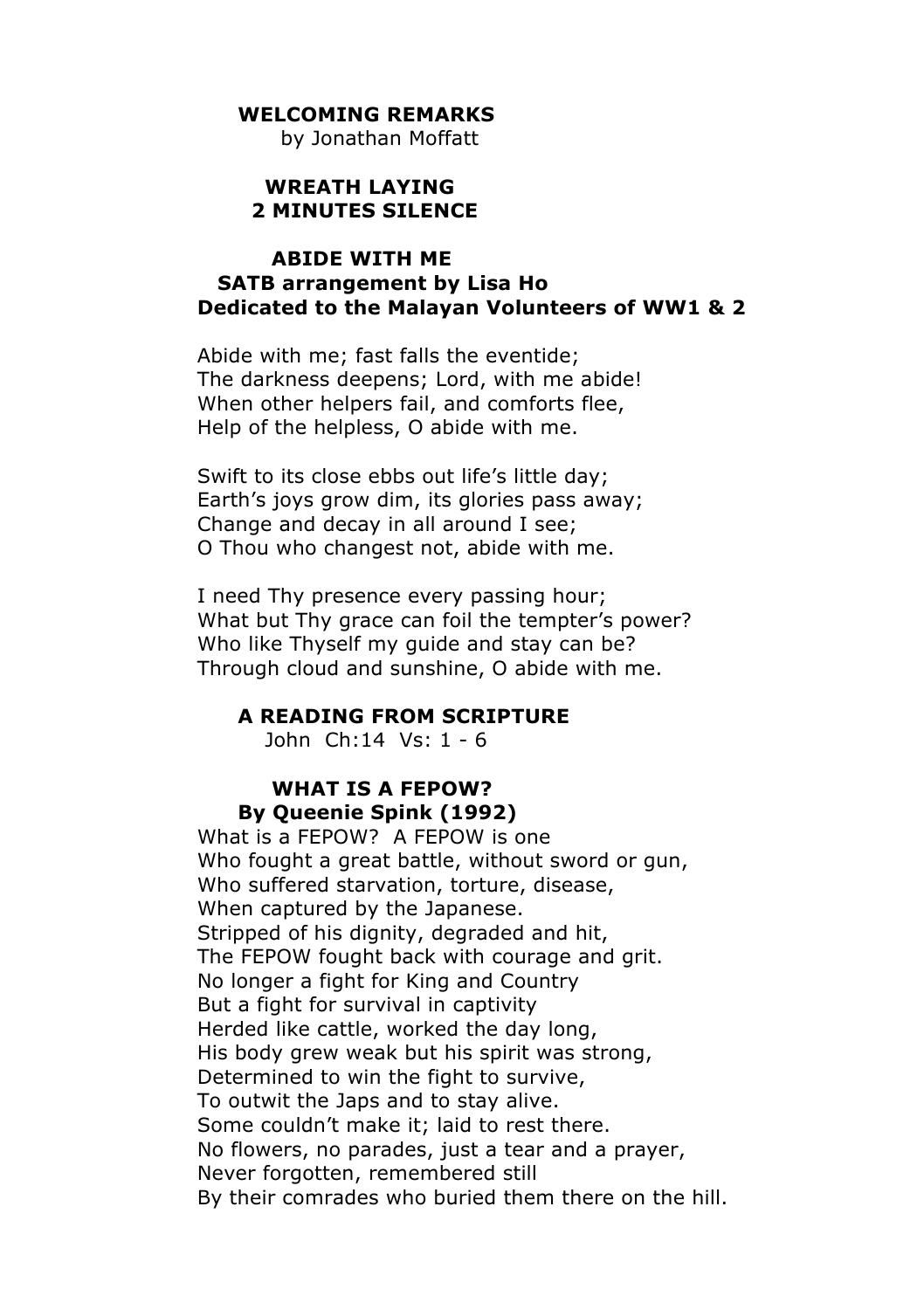So – what is a FEPOW? A FEPOW is one Unique among men, a hero unsung.

 **"FATHER GERARD BOURKE" A Great Redemptorist. A Great Padre** Foreword by Sir Edward "Weary" Dunlop

#### **PRAYERS**

#### **THE LORD'S PRAYER**

#### "**BY EASTERN WINDOWS" An extract from the book By William McDougall**

#### **THE CAPTIVES' HYMN By Margaret Dryburgh**

Father, in captivity We would lift our prayer to Thee, Keep us ever in Thy love, Grant us daily we may prove Those who place their trust in Thee More than conquerors may be.

Give us patience to endure, Keep our hearts serene and pure, Grant us courage, charity, Greater faith, humility, Readiness to own Thy will, Be we free, or captive still.

For our country we would pray, In this hour be Thou her stay, Pride and selfishness forgive, Teach her by Thy laws to live, By Thy grace may all men see That true greatness comes from Thee.

For our loved ones we would pray, Be their Guardian night and day, From all danger keep them free, Banish all anxiety. May they trust us to Thy care, Know that Thou our pains dost share.

May the day of freedom dawn, Peace and Justice be reborn. Grant that nations, loving Thee,